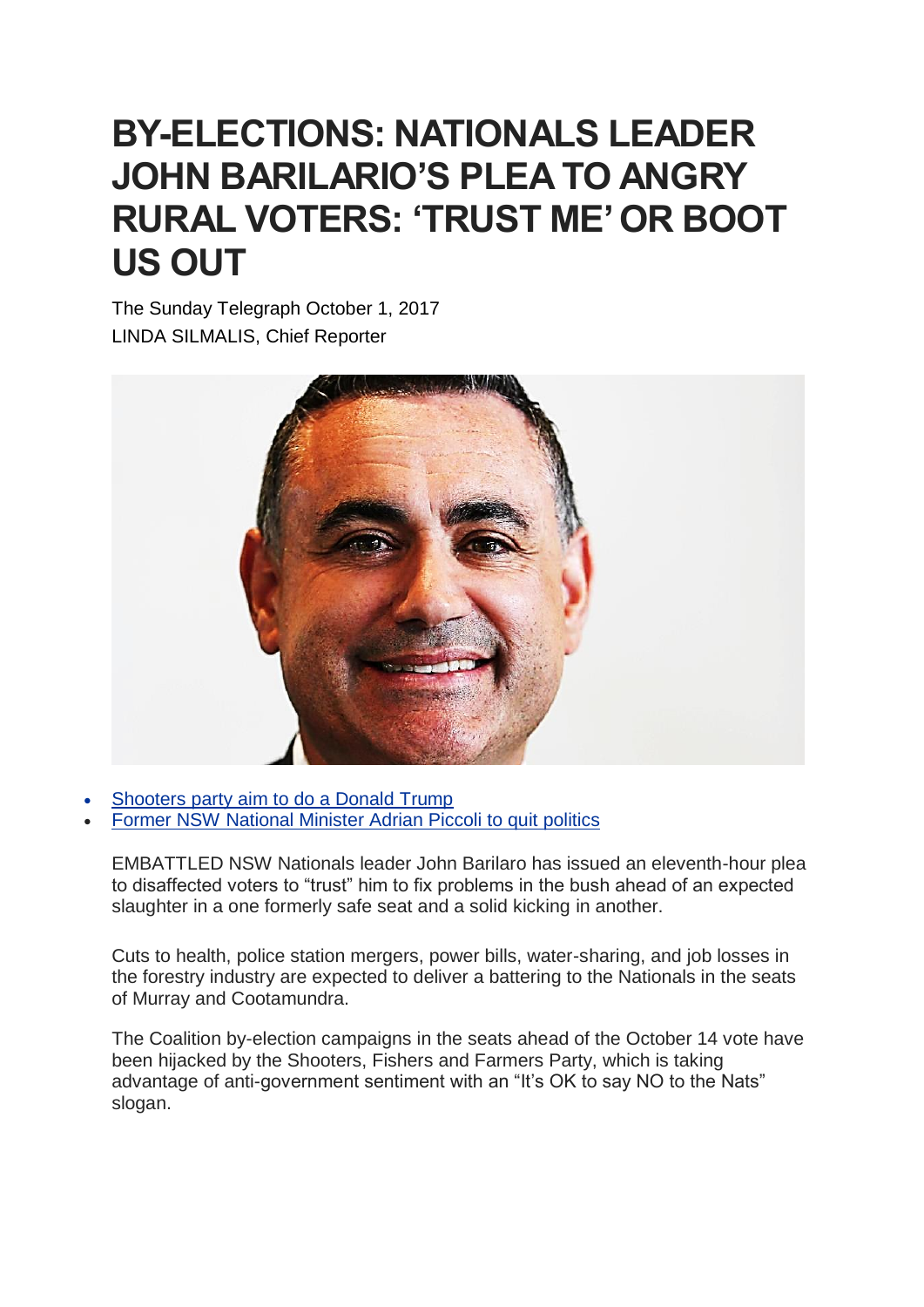Mr Barilaro said voters should defer their anger to the 2019 State elections when they should be able to judge his work to change a process where Macquarie Street was making decisions without real input from regional communities.

"I have been working hard to address this, and I am asking voters to trust me. If we don't deliver, then kick us out in 2019," he said.



*A protest outside the Griffith Base Hospital. Picture: Supplied*

With the Nationals facing the prospect of potentially losing a Cabinet position in the event of losing both seats, sources last week claimed Mr Barilaro had sent a warning to the party office that it was "on notice".

Mr Barilaro, who took over the leadership after the party lost Orange to the Shooters party in November last year, denied the claim.

"No truth in this at all," he said.

Premier Gladys Berejiklian, who visited Cootamundra last week, is scheduled to return to Murray in the coming days to face cynical voters still angry over the downgrading to Griffith Hospital.

The Government has pledged \$35 million towards identifying the health needs of the community, with Mr Barilaro promising a new hospital once the necessary planning had been undertaken.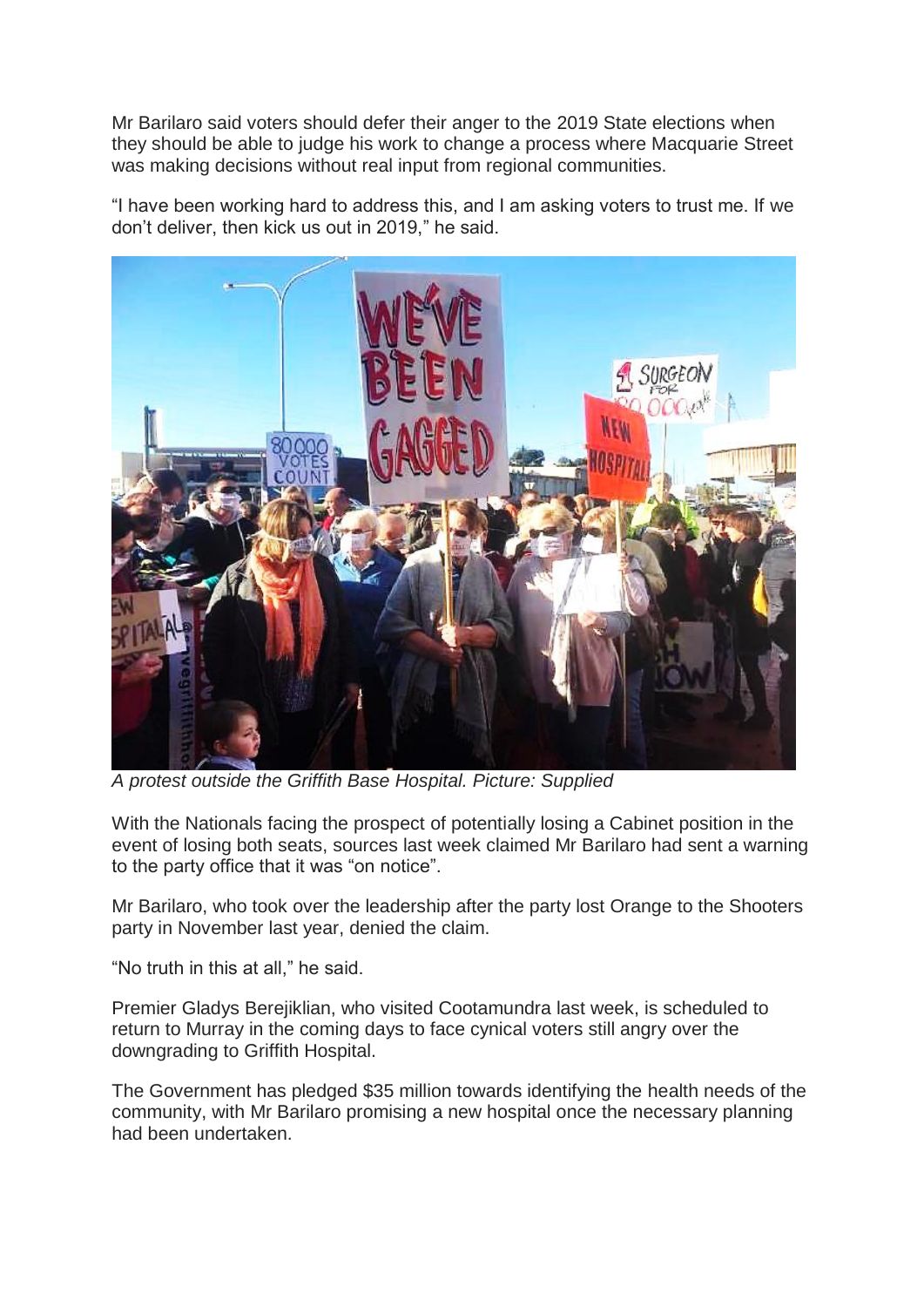The Shooters, who say they are attracting former Nationals voters who believe the once farmer's party is now too "left", are [counting](http://www.dailytelegraph.com.au/news/nsw/helen-dalton-new-shooters-candidate-for-murray/news-story/07910fd620a61528d1db9329468247e6) on farmer Helen Dalton to win [Murray,](http://www.dailytelegraph.com.au/news/nsw/helen-dalton-new-shooters-candidate-for-murray/news-story/07910fd620a61528d1db9329468247e6) previously held by Education Minister Adrian Piccoli.

RELATED



*NSW Nationals MP Adrian Piccoli resigns*

The Nationals had been desperately trying to woo Ms Dalton back to the party after it initially rejected her membership application for having run as an independent against Mr Piccoli in 2015.

The Shooters, which has begun selecting candidates for its 2019 State campaign, have put up publisher Matthew Stadtmiller in Cootamundra, held by Katrina Hodgkinson who retains heroine status in the electorate for standing up to the Government over its greyhounds ban.

Shooters MP Robert Brown said the anger in Murray was comparable to that felt in Orange over greyhounds and council amalgamations.

"The Nationals are not the Nationals of old, but as they were recently described, Liberals in tan pants," he said.

"The anger out here is palpable."

Griffith Base Hospital surgeon Dr Jayachandran "Jaya" Narayanan said the hospital had been "run into the ground", forcing patients to travel several hours to other regional hospitals for treatment for ailments such as broken bones.

"We have lost orthopaedics and there was recently a plan to move pathology to Wagga without any discussion with clinical staff," he said.

"We protested and that decision was reversed.